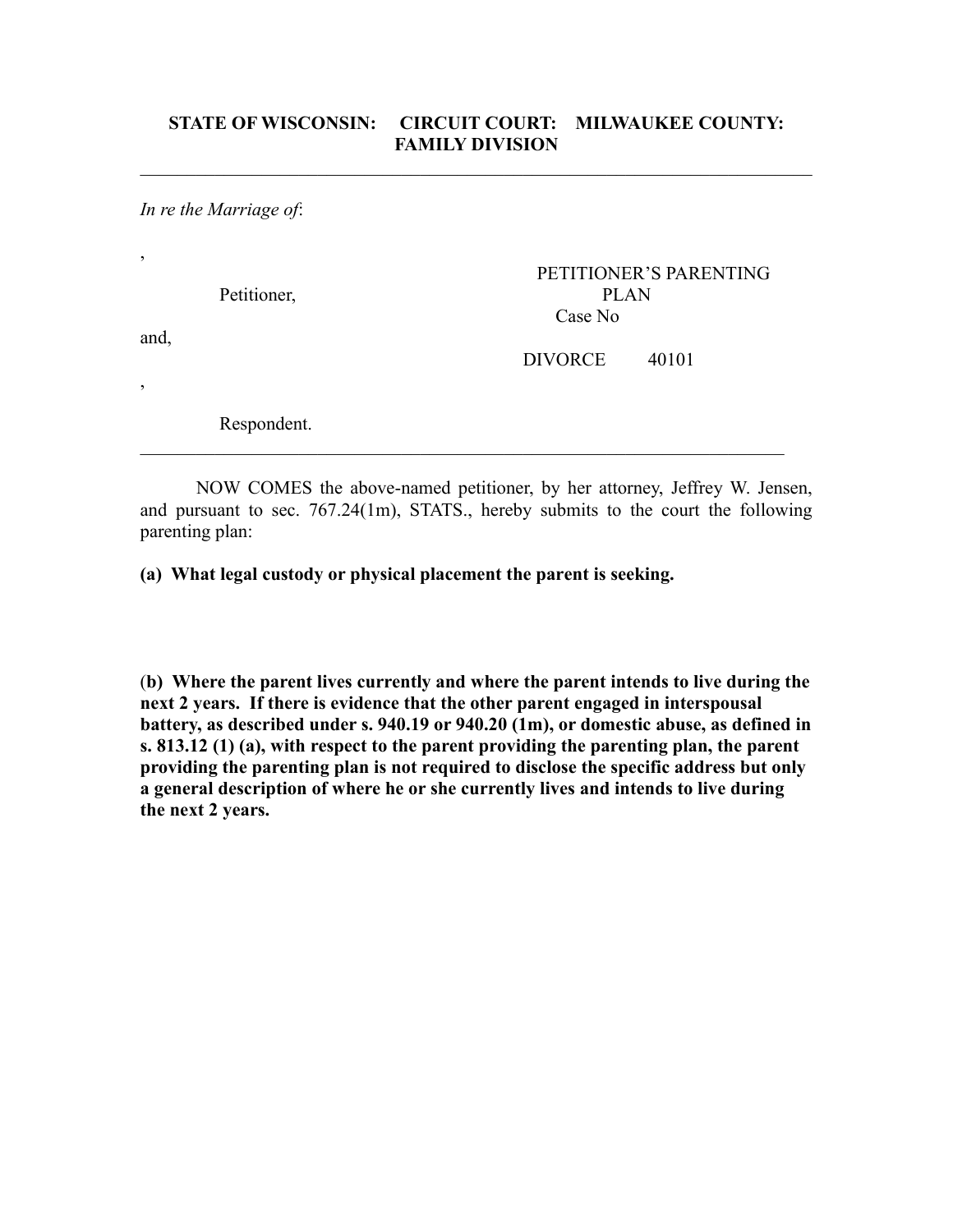**(c) Where the parent works and the hours of employment. If there is evidence that the other parent engaged in interspousal battery, as described under s. 940.19 or 940.20 (1m), or domestic abuse, as defined in s. 813.12 (1) (a), with respect to the parent providing the parenting plan, the parent providing the parenting plan is not required to disclose the specific address but only a general description of where he or she works**.

**(d) Who will provide any necessary child care when the parent cannot and who will pay for the child care.**

- **(e) Where the child will go to school.**
- **(f) What doctor or health care facility will provide medical care for the child.**
- **(g) How the child's medical expenses will be paid.**

**(h) What the child's religious commitment will be, if any.**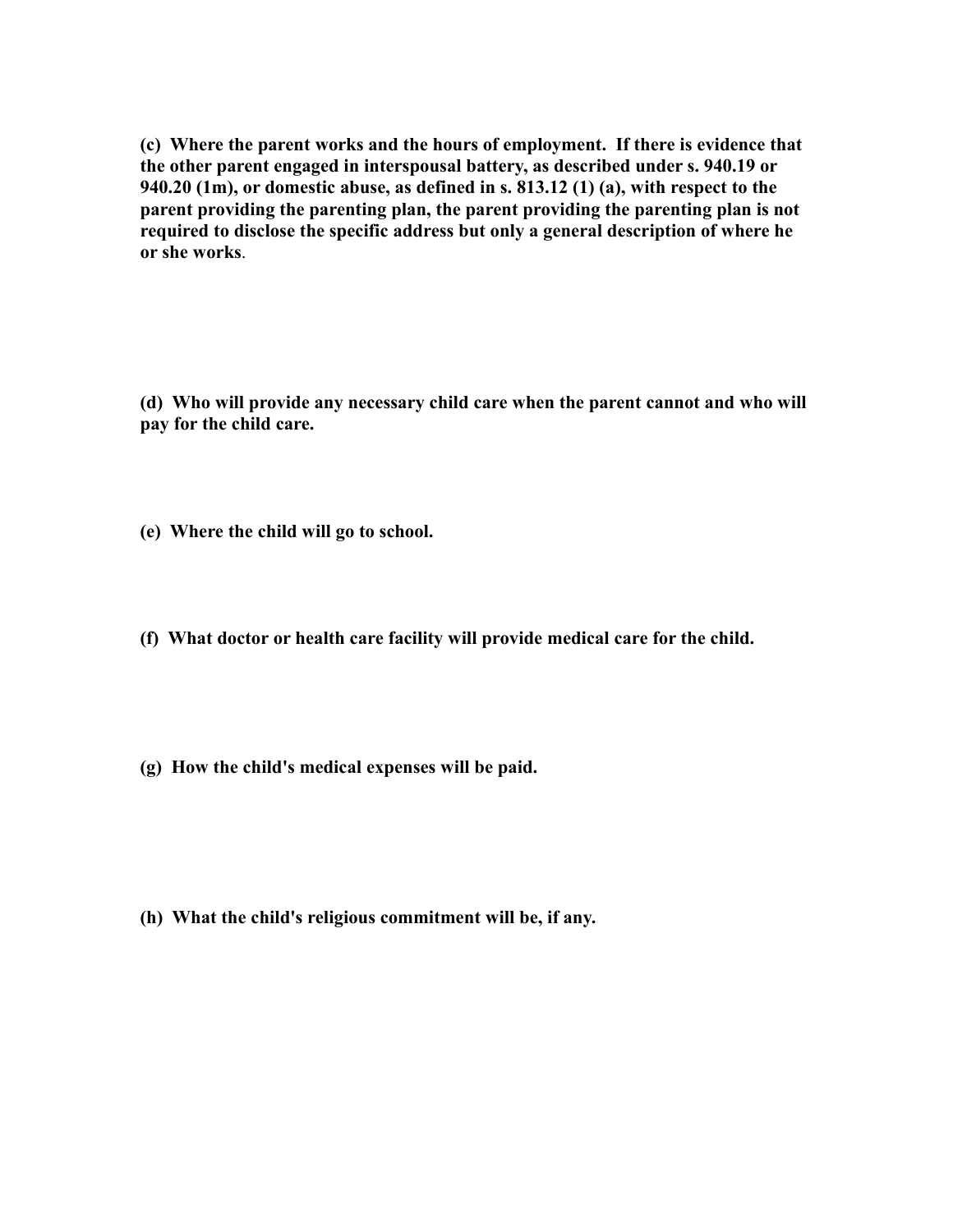**(i) Who will make decisions about the child's education, medical care, choice of child care providers and extracurricular activities.**

- **(j) How the holidays will be divided.**
- **(k) What the child's summer schedule will be.**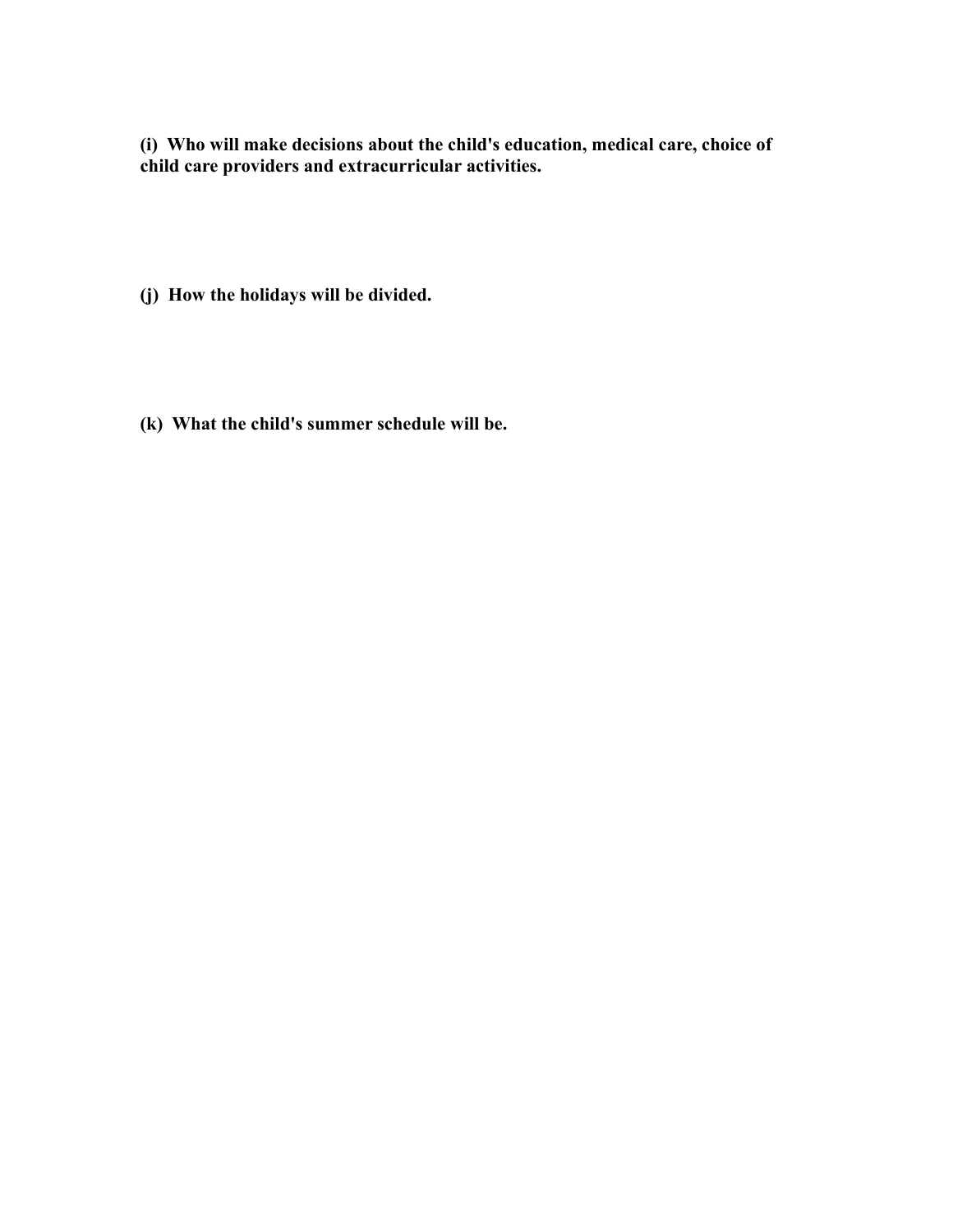**(l) Whether and how the child will be able to contact the other parent when the child has physical placement with the parent providing the parenting plan.**

**(m) How the parent proposes to resolve disagreements related to matters over which the court orders joint decision making.**

**(n) What child support, family support, maintenance or other income transfer there will be.**